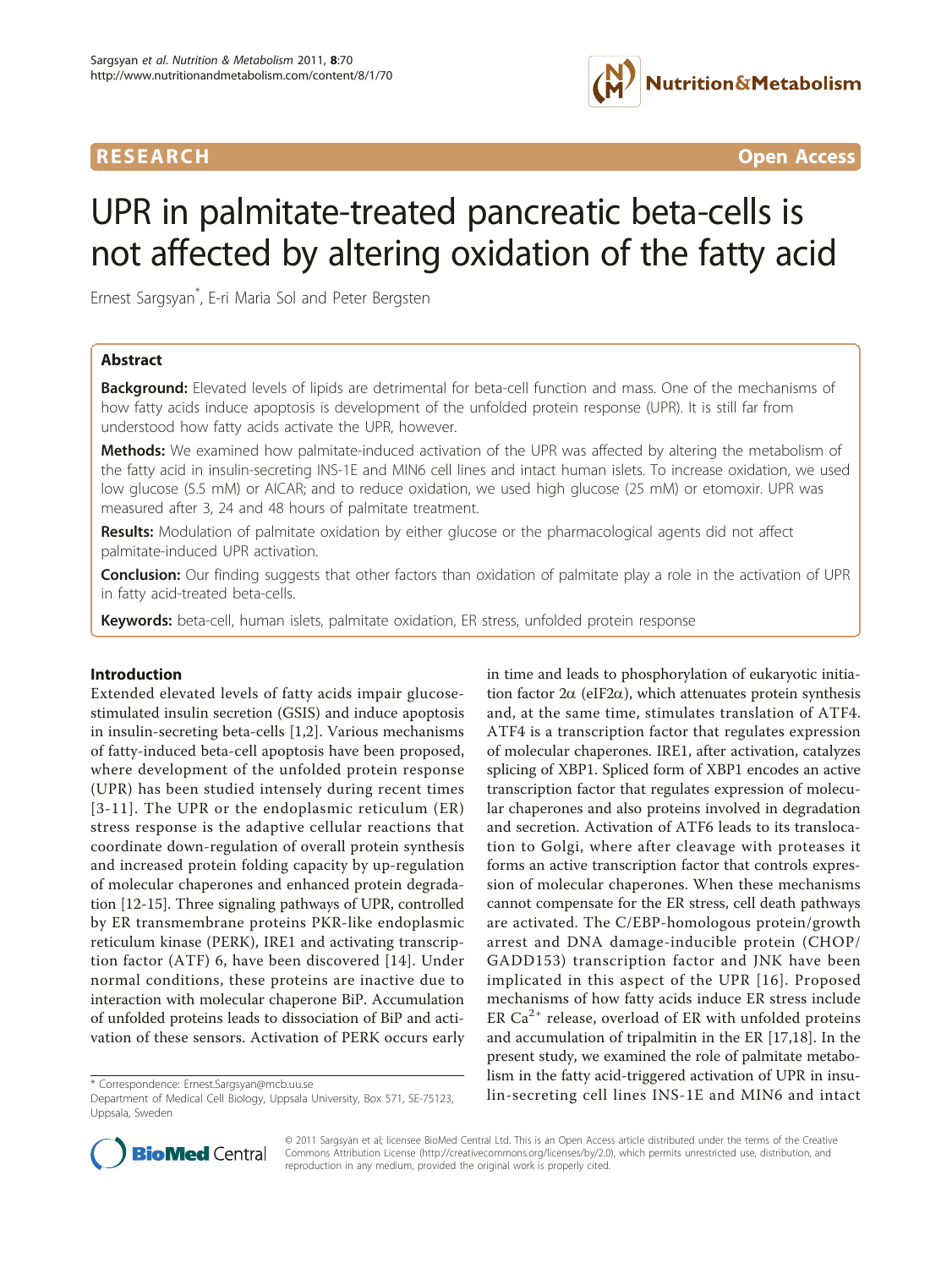human islets. It is known that reduced oxidation of palmitate directs long chain CoA towards non-oxidative metabolic pathways, such as generation of TAGs and ceramides [[19](#page-6-0),[20](#page-6-0)]. Palmitate oxidation was modified by using various concentrations of glucose. According to the malonyl-CoA hypothesis high glucose reduces fatty acid oxidation, which is due to inhibition of fatty acid transporter CPT1 by increased production of malonyl-CoA [[19,20\]](#page-6-0). At low glucose, beta-cells oxidize fatty acids [\[21](#page-6-0)]. Additionally, we used AMPK agonist AICAR, which favors fatty acid oxidation and prevents lipotoxicity, and CPT1 inhibitor etomoxir that reduces fatty acid oxidation and aggravates lipotoxicity [\[19,22,](#page-6-0)[23\]](#page-7-0).

#### Materials and methods Cell culture

Rat INS-1E cells (a kind gift from Dr. Pierre Maechler, Geneva University) were cultivated in RPMI 1640 medium containing 11 mM glucose and supplemented with 10% fetal bovine serum (FBS), 2 mM L-glutamine, 1 mM sodium pyruvate, 10 mM HEPES and 55 μM βmercaptoethanol at 37 $^{\circ}$ C and 5% CO<sub>2</sub>. All reagents were purchased from Invitrogen (Carlsbad, CA). Experiments with INS-1E cells were performed between passages 65 and 90. Mouse insulinoma MIN6 cells (a kind gift from Prof. Jun-Ichi Miyazaki, Osaka University) were maintained in Dulbecco's Modified Eagle medium (DMEM) containing 25 mM glucose and supplemented with 10% FBS and 55 μM β-mercaptoethanol at 37°C and 5%  $CO<sub>2</sub>$ . All experiments with MIN6 cells were performed between passages 21 and 28. Human islets were obtained from the Islet Transplantation Unit at Uppsala University from non-diabetic individuals. Human islets were cultured in CMRL 1066 medium containing 5.5 mM glucose and supplemented with 10% FBS.

# Ethics Statement

Ethical permission to use human islets isolated from healthy individuals have been obtained from the Regional Ethical Review Board in Uppsala (date: 2010-02-10; number 2010/006).

## Free fatty acid preparation and cell/islet treatment

Culture medium containing palmitate (Sigma, St. Louis, MO) was prepared as previously described [[4,10\]](#page-6-0). Briefly, the fatty acid was dissolved in 50% ethanol to a concentration of 100 mM. This stock solution was diluted in culture medium to a required concentration and then allowed to complex with 0.5% fatty acid free BSA (Boehringer Mannheim GmbH, Mannheim, Germany) for 30 min at 37°C. Cells cultured to 65-70% confluence or ~50 human islets were exposed to palmitate in the presence of different concentrations of glucose for 48 hours. Whereas FBS was maintained during palmitate exposure of INS-1E and MIN6 cells [\[10,11](#page-6-0)], FBS was removed during palmitate incubation of human islets [\[24](#page-7-0)]. Cells and islets cultured in the presence of palmitate were also treated with 1 mM AICAR or 0.2 mM etomoxir (both purchased from Sigma).

# Measurements of palmitate oxidation rate

Cells/islets were cultured in media containing 0.5 mM palmitate and 2  $\mu$ Ci [<sup>3</sup>H]palmitate per ml. To measure oxidation, media samples were collected after culture and  ${}^{3}H_{2}O$  separated from  $[{}^{3}H]$ palmitate using Folch extraction [[25\]](#page-7-0). The volume of 10 ml Ultima Gold™ scintillation fluid (Chemical Instruments AB, Sollentuna, Sweden) was added to 500  $\mu$ l  $^{3}H_{2}O$  and radioactivity determined by a liquid-scintillation spectrometer (Wallac System 1400™ PerkinElmer, Boston, MA). The results were normalized to DNA content.

# Protein measurements by Western blot analysis

Details of the procedure for immunoblotting have been described previously [\[26\]](#page-7-0). Immunoblot analyses were performed with antibodies towards phosphorylated PERK (p-PERK), phosphorylated eIF2 $\alpha$  (p-eIF2 $\alpha$ ) (Cell Signaling, Beverly, MA), CHOP/GADD153 (Santa Cruz Biotechnology, Santa Cruz, CA) and BiP/GRP78 (Abcam, Cambridge, UK) [[27](#page-7-0)]. Immuno-reactive bands were visualized with Fluor-S MultiImager MAX (BioRad, Hercules, CA) and quantified with Quantity One software (Bio-Rad).

## Analysis of mRNA expression by real-time PCR

Total mRNA was isolated from the cells by Trizol (Invitrogen) and reversely transcribed with SuperScript™ III First-Strand Synthesis System for RT-PCR (Invitrogen). The real-time PCR was performed in 10 μl volume containing  $\sim$  20 ng cDNA, 0.5  $\mu$ M forward and reverse primers and 5 μl Dynamo Capillary SYBR Green qPCR kit (Finnzymes, Espoo, Finland). Primers used for the amplification are shown in Table [1.](#page-2-0) PCR products were quantified fluorometrically using SYBR Green and normalized to the housekeeping gene  $\beta$ -actin and relative to the control (11 mM glucose). The following formula was used: target amount =  $2^{-\Delta \Delta Ct}$ , where  $\Delta \Delta Ct$  = {[Ct] (target gene sample) - Ct ( $\beta$ -actin sample)] - [Ct (control sample) - Ct ( $\beta$ -actin control)} [\[28\]](#page-7-0).

## Statistical analysis

Results are presented as means ± SEM. Statistical significance between two conditions was analyzed using oneway ANOVA with Tukey post-hoc test.  $P < 0.05$  was considered statistically significant.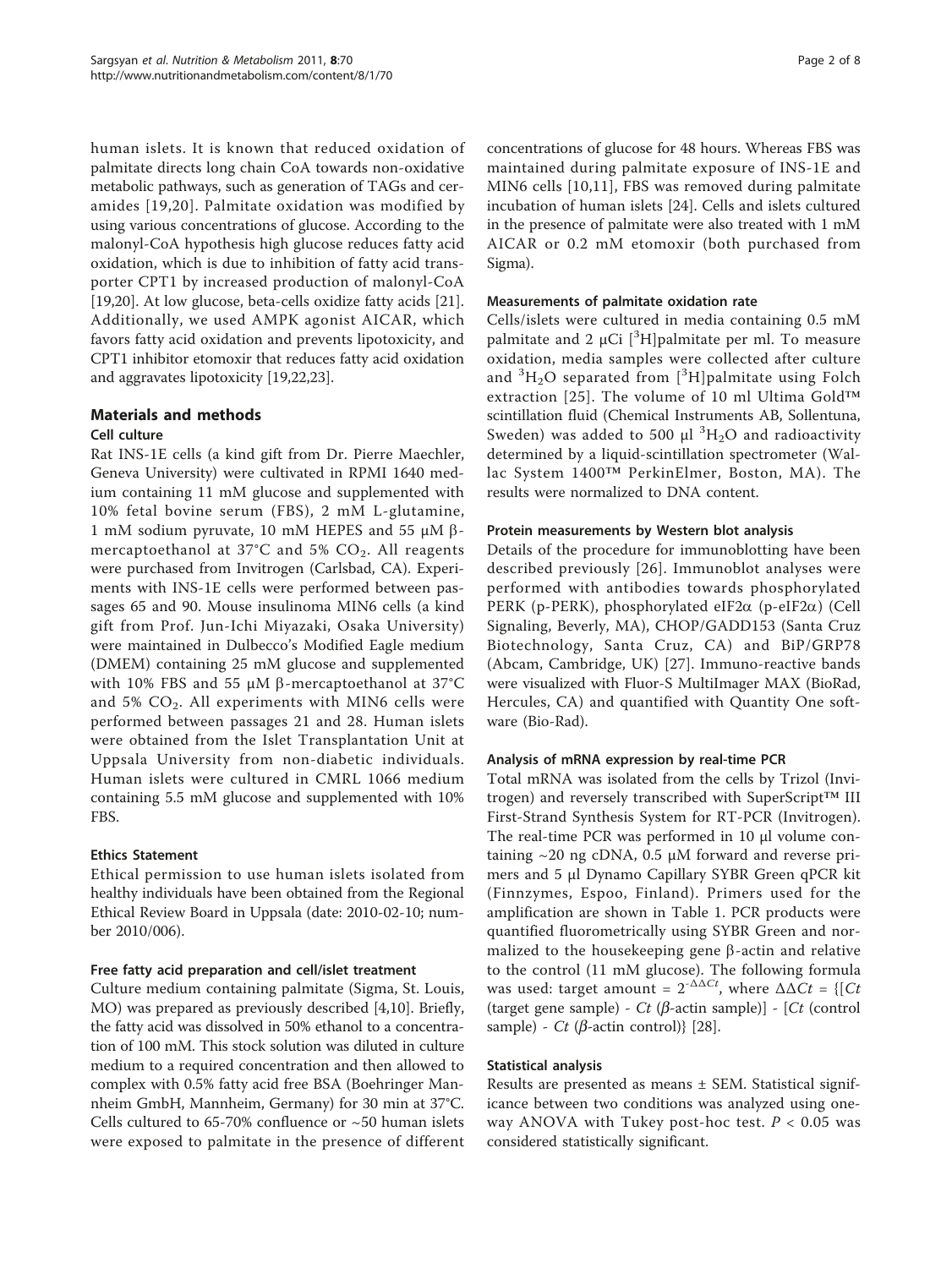| Target           | Forward primer                | Reverse primer                  |
|------------------|-------------------------------|---------------------------------|
| b-actin          | 5'-TCTGTGTGGATTGGTGGCTC-3'    | 5'-GACTCATCGTACTCCTGCTTGCT-3'   |
| CHOP/GADD153     | 5'-CCAGCAGAGGTCACAAGCAC-3'    | 5'-CGCACTGACCACTCTGTTTC-3'      |
| GADD34           | 5'-GTCCATTTCCTTGCTGTCTG-3'    | 5'-AAGGCGTGCCCATGCTCTGG-3'      |
| ATF4             | 5'-GTTGGTCAGTGCCTCAGACA-3'    | 5'-CATTCGAAACAGAGCATCGA-3'      |
| Spliced XBP1 rat | 5'-GAGTCCGCAGCAGGTG-3'        | 5'-GCGTCAGAATCCATGGGA -3'       |
| <b>FDFM</b>      | 5' -CAGTCAAGTTAGTGATCAACAC-3' | 5' - TGTCATGTCACCAAAGGGCTG - 3' |

<span id="page-2-0"></span>Table 1 Primers used for real-time PCR

#### Results

#### Palmitate oxidation is reduced by high glucose in human islets, MIN6 cells and INS-1E cells

Palmitate oxidation was measured in palmitate-exposed human islets, MIN6 and INS-1E cells cultured at 5.5 (low) or 25 (high) mM glucose for 3, 24 or 48 hours. In human islets (Figure [1A\)](#page-3-0) and MIN6 cells (Figure [1B](#page-3-0)) cultured at high glucose palmitate oxidation was lowered by about 30% compared to islets and cells cultured at low glucose. In human islets reduced oxidation of the fatty acid in the presence of high glucose compared to low glucose was already detected after 3 hours. In INS-1E cells exposed to palmitate for 24 or 48 hours oxidation rate of the fatty acid was reduced by 80% in cells cultured at high glucose compared to cells cultured at low glucose (Figure [1C\)](#page-3-0). After 3 hours, palmitate oxidation in INS-1E cells cultured at low and high glucose was similar. Addition of AICAR partially restored the glucose-dependent reduction in palmitate oxidation in INS-1E cells (Figure [1C\)](#page-3-0) but not in human islets and MIN6 cells (Figures [1A](#page-3-0) and [1B](#page-3-0)). When etomoxir was added palmitate oxidation was reduced in both cell lines and islets (Figure [1](#page-3-0)).

#### Palmitate-induced UPR is not affected by high glucose in human islets, MIN6 cells or INS-1E cells

Translational attenuation is an early event of the UPR and is achieved via the phosphorylation of PERK and eIF2 $\alpha$  [[29](#page-7-0)]. In human islets and MIN6 cells exposed to palmitate levels of  $p$ -eIF2 $\alpha$  rose approximately 2-fold after 3 hours and continued to rise in MIN6 cells (P < 0.05) but not in islets up to 48 hours (Figures [2A](#page-3-0) and [3A](#page-4-0); additional files [1A](#page-6-0) and [1B](#page-6-0)). Levels of  $p$ -eIF2 $\alpha$  levels in human islets and MIN6 cells exposed to palmitate were neither changed by altering the glucose concentration nor by adding AICAR or etomoxir. If ER stress is not alleviated, activation of the PERK pathway leads to upregulation of pro-apoptotic protein CHOP [[30](#page-7-0)]. When protein levels of CHOP were measured in human islets and MIN6 cells, no alterations were observed after 3 hours (Figures [2B](#page-3-0) and [3B;](#page-4-0) additional files [1A](#page-6-0) and [1B\)](#page-6-0). After 24 and 48 hours, palmitate caused 2-3 fold induction in the expression level of CHOP, however. The induction was neither dependent on glucose nor etomoxir or AICAR concentrations. Potential activation of IRE1 and ATF6 signaling was examined by measuring expression level of BiP in human islets and MIN6 cells exposed to palmitate. Levels of the chaperone were not altered irrespective of culture time, glucose, AICAR or etomoxir concentrations (Figures [2C](#page-3-0) and [3C;](#page-4-0) additional files [1A](#page-6-0) and [1B](#page-6-0)).

Difference in palmitate oxidation observed at low and high glucose was especially marked in INS-1E cells (Figure [1A\)](#page-3-0). UPR in INS-1E cells was therefore studied more thoroughly. When phosphorylation levels of eIF2 $\alpha$  were measured in INS-1E cells cultured in the presence of palmitate,  $p$ -eIF2 $\alpha$  levels rose approximately 5-fold already after 3 hours and remained elevated after 24 and 48 hours (Figure [4B;](#page-5-0) additional file [1C\)](#page-6-0). The degree of palmitate-induced phosphorylation of eIF2 $\alpha$  was neither affected by the glucose concentration, nor inclusion of AICAR or etomoxir, however. The lack of glucose-dependency made us also measure phosphorylation levels of PERK, the kinase responsible for phosphorylation of eIF2 $\alpha$  [[14\]](#page-6-0). Phosphorylation patterns of PERK were almost identical to those observed of p-eIF2 $\alpha$  (Figure [4A;](#page-5-0) additional file [1C\)](#page-6-0). Translation of transcription factor ATF4 is controlled by p-eIF2 $\alpha$ . When transcript level of ATF4 was measured, no significant changes were observed after 3 hours. After 24 and 48 hours, palmitate caused 3-fold induction in the expression level of ATF4 (Figure [4C](#page-5-0)). Again, these alterations were independent on glucose concentration or addition of AICAR or etomoxir. CHOP is a downstream target of ATF4. It has proapoptotic properties and regulates expression of another apoptotic factor, GADD34 [[31](#page-7-0)]. Expression level of CHOP transcript (not shown) and protein (Figure [4D](#page-5-0); additional file [1C\)](#page-6-0) as well as GADD34 transcript (Figure [4E](#page-5-0)) were very similar to that of ATF4. When IRE1 and ATF6 signaling were examined in INS-1E cells exposed to palmitate, no significant alterations in the expression level of pathway markers, sXBP1 (Figure [4F](#page-5-0)), EDEM (Figure [4G](#page-5-0)) and BiP (Figure [4H;](#page-5-0) additional file [1C](#page-6-0)), were observed irrespective of time, glucose, AICAR or etomoxir concentrations.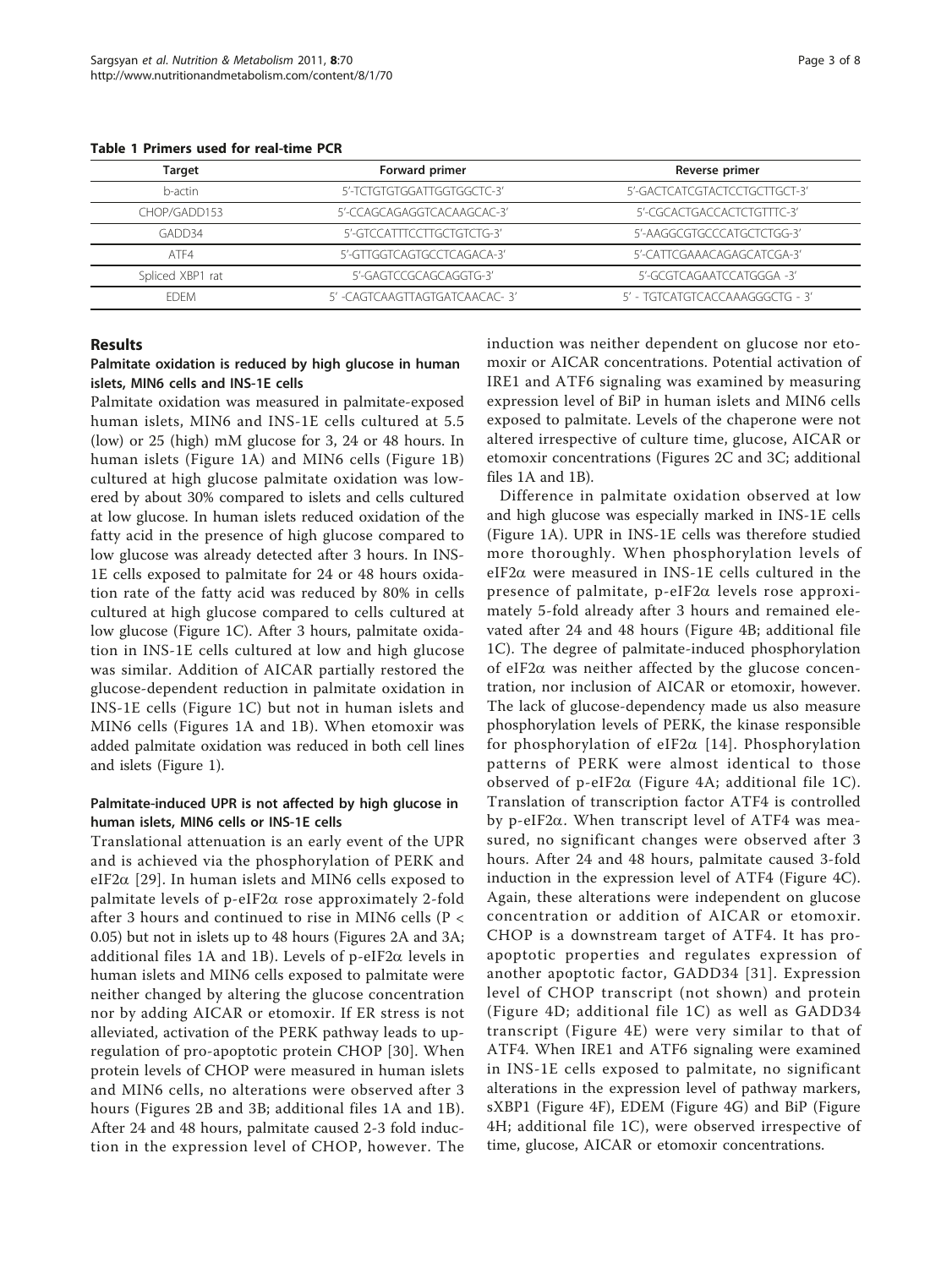<span id="page-3-0"></span>

When markers of the UPR were compared with palmitate oxidation in INS-1E cells, MIN6 cells or human islets, no correlation was observed.

# **Discussion**

ER stress and activation of UPR has been suggested as a mechanism of how raised nutrient levels exert their detrimental effects on palmitate-treated beta-cells. Support for a role of ER stress in lipotoxicity via activation of the UPR has been supplied by studies, where manifestations of the UPR were recorded in beta-cells undergoing apoptosis as a consequence of exposure to palmitate [[4-7,9](#page-6-0),[10\]](#page-6-0). In triggering ER stress saturated fatty acids such as palmiate are much more potent than unsaturated fatty acids, such as oleate [[32\]](#page-7-0). In line with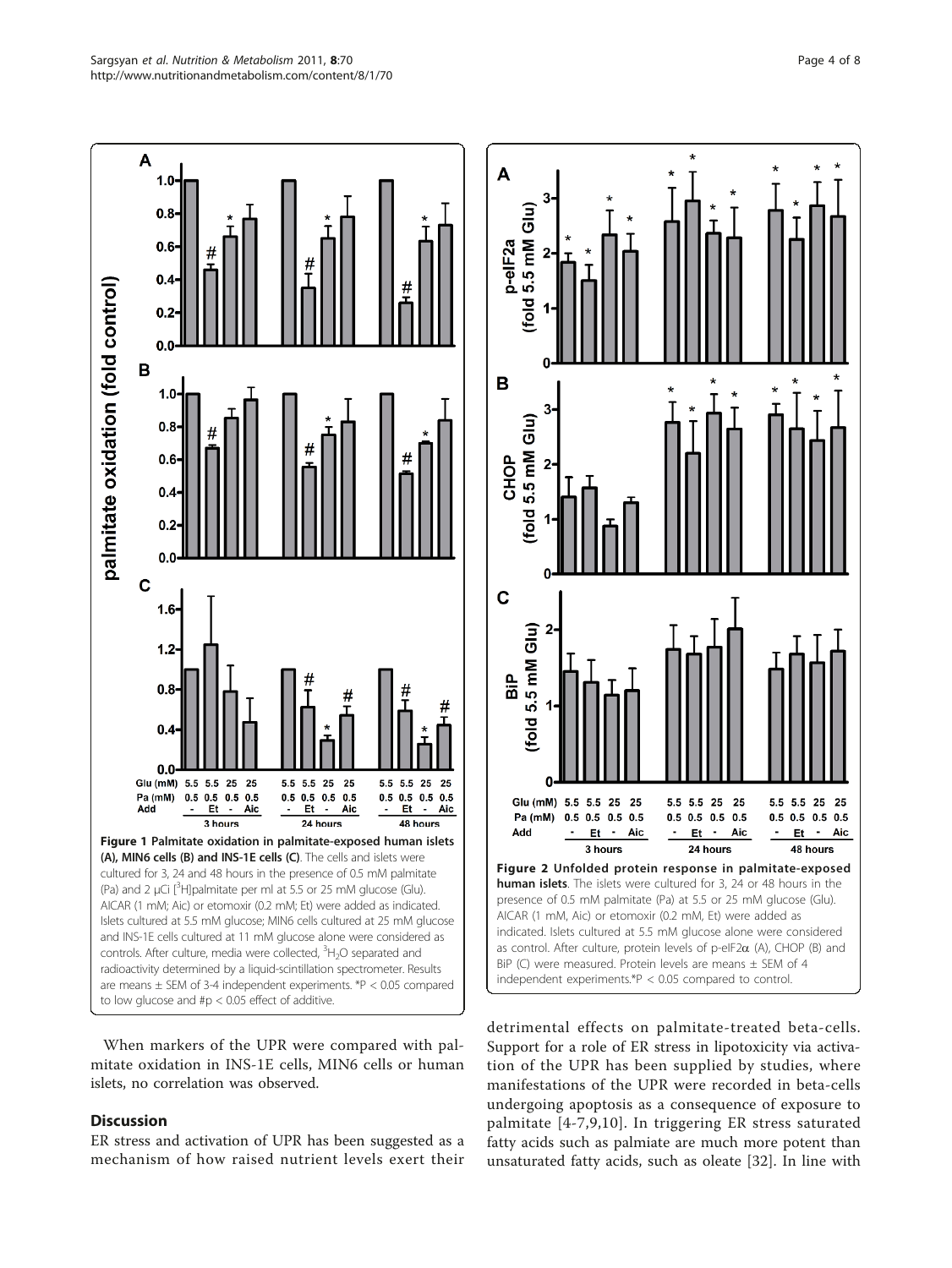<span id="page-4-0"></span>

this, knocking-down SCD1 in palmitate-treated betacells aggravates the toxic effect of the saturated fatty acid [[33](#page-7-0)].

The mechanisms of how fatty acids induce ER stress are yet unclear. Some authors hypothesize that prolonged exposure to palmitate causes ER  $Ca^{2+}$  release, which disturbs ER homeostasis and causes ER stress [[24,34\]](#page-7-0). However, it is unlikely that the observed modest

depletion of ER  $Ca^{2+}$  may lead to ER stress [[4\]](#page-6-0). Another argument against this hypothesis is that release of ER  $Ca<sup>2+</sup>$  was observed in cells treated with oleate, which does not induce ER stress [[24,34](#page-7-0)]. ER protein overload is another mechanism, which may contribute to ER stress in lipotoxic beta-cells. Recent studies showed that protein overload might be a consequence of reduced ER-to-Golgi protein trafficking or degradation of carboxypeptidase E [[35,36\]](#page-7-0). However, absence of significant changes in the expression level of molecular chaperones, such as BiP, in the current and previous studies makes this hypothesis questionable [\[4,10](#page-6-0),[11\]](#page-6-0). Up-regulation of ER chaperones is a major response to accumulation of unfolded protein in the ER. The protective role of BiP is also questioned in the study, where over-expression of BiP in INS-1 cells and MIN6 cells partially reduced susceptibility to thapsigargin but failed to reduce palmitateinduced ER stress [[6](#page-6-0)]. Furthermore, gene expression analysis did not detect changes in mRNA level of ER chaperones in palmitate-treated beta-cells [\[37\]](#page-7-0). It should also be mentioned that in some studies results concerning expression and role of BiP in palmitate-treated betacells are opposite. Thus, Kharroubi et al. demonstrated palmitate-induced up-regulation of BiP mRNA level connected with enhanced apoptosis [[5\]](#page-6-0). Also, Laybutt et al. observed protective, ER stress-reducing and antiapoptotic effects of BiP over-expression [[7\]](#page-6-0).

Prolonged exposure to palmitate leads to formation of tripalmitin [[18](#page-6-0)]. It was shown that tripalmitin accumulates in the ER rather than in the cytoplasm of the betacells. This is in contrast to oleate, which forms droplets in the cytoplasm [[18\]](#page-6-0). Accumulation of insoluble tripalmitin may cause morphological perturbations in the ER and be toxic for the beta-cells [[17](#page-6-0),[18\]](#page-6-0). We hypothesized that reducing fatty acid oxidation would accentuate ER stress by increasing generation and incorporation of tripalmitin into microsomes. To reduce metabolism we raised glucose, which inhibits palmitate oxidation and shuttles the fatty acid to non-oxidative pathways [[20](#page-6-0),[23](#page-7-0)]. Also, we used AMPK activator AICAR that stimulates, and CPT1 inhibitor etomoxir that inhibits oxidation [[19](#page-6-0),[22,](#page-6-0)[23](#page-7-0)]. Fatty acid oxidation was higher at low glucose compared to high glucose concentration both in cell lines and human islets, but especially pronounced in INS-1E cells. Accentuated glucose-induced reduction in palmitate oxidation in INS cells was also observed in previous studies [[23,38\]](#page-7-0). More efficient oxidation of fatty acids by MIN6 cells and human islets compared to INS-1E cells in the presence of high glucose might be explained by higher activity of ACC in INS-1E cells [[23](#page-7-0)]. The accentuated glucose-induced reduction in palmitate oxidation in INS-1E cells may explain the significant effect of AICAR in these cells. Surprisingly, essentially similar activation of UPR by palmitate was observed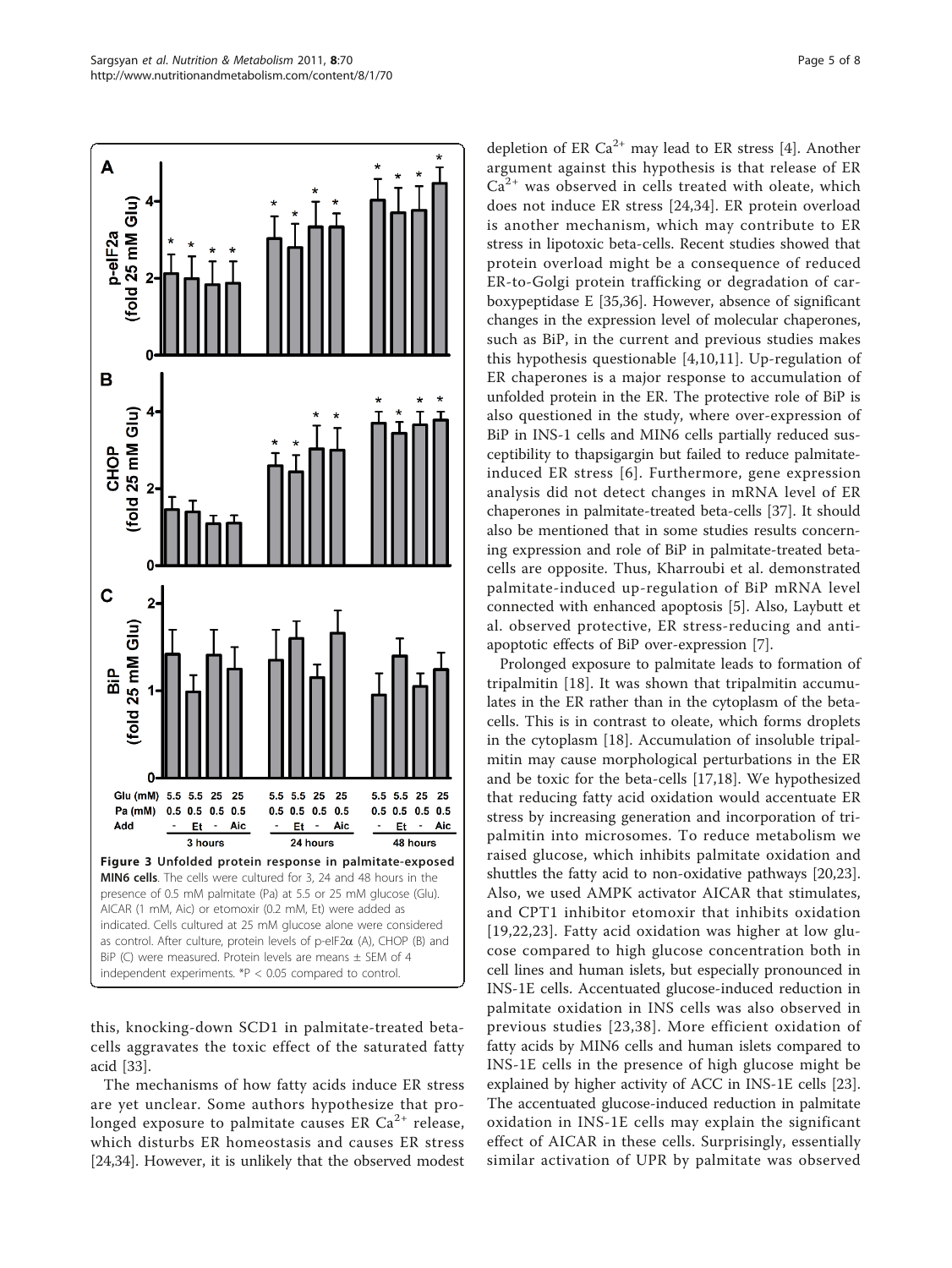<span id="page-5-0"></span>

mM palmitate (Pa) at 5.5 or 25 mM glucose (Glu). AICAR (1 mM, Aic) or etomoxir (0.2 mM, Et) were added as indicated. Cells cultured at 11 mM glucose alone were considered as control. After culture, protein levels of p-PERK (A), p-elF2α (B), CHOP (D), BiP (H) and transcript levels of ATF4 (C), GADD34 (E), sXBP1 (F) and EDEM (G) were measured. Protein and transcripts levels are means ± SEM of 6 independent experiments. \*P < 0.05 compared to control.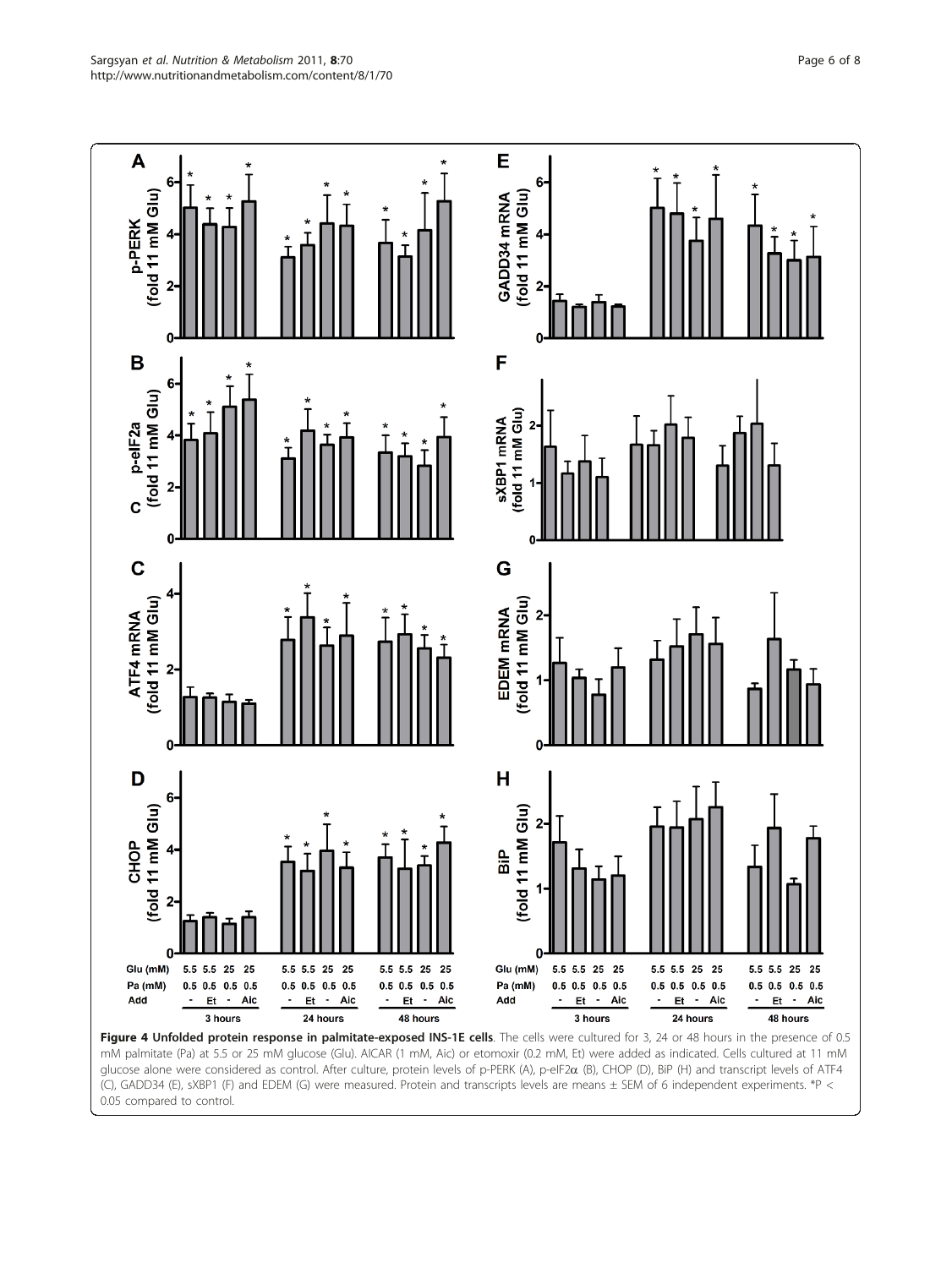<span id="page-6-0"></span>both at low and high glucose concentrations. Furthermore, stimulation and inhibition of palmitate oxidation by AICAR and etomoxir did not affect palmitateinduced UPR activation. This holds true for both cell lines and human islets. More robust activation of UPR markers in INS-1E cells may speak in favor of higher sensitivity of these cells to palmitate exposure.

Previous data on the role of glucose and fatty acid metabolism in palmitate-induced ER stress response are controversial. While Bachar et al claimed that glucose amplified ER stress [\[39](#page-7-0)], Cunha et al showed that glucose did not amplify ER stress in palmitate-treated beta-cells [[24](#page-7-0)]. The discrepancy was suggested to be explained by the fact that protein and mRNA levels of ER stress markers were analyzed by the respective groups. Inhibition of CPT1 by siRNA approach performed by Choi et al caused increased expression of CHOP but decreased phosphorylation of eIF2 $\alpha$  and JNK [\[40\]](#page-7-0).

## **Conclusions**

Our finding suggests that factors other than palmitate oxidation play major role in the palmitate-induced activation of UPR. Furthermore, the fact that apoptosis in beta-cells depends on the oxidation of palmitate suggests that the UPR is not a major mechanism by which the fatty acid negatively affects the beta-cell. The mechanisms by which palmitate activates UPR and its role in the induction of apoptosis requires additional studies.

# Additional material

[Additional file 1: R](http://www.biomedcentral.com/content/supplementary/1743-7075-8-70-S1.JPEG)epresentatives gels of WB in human islets (A), MIN6 cells (B) and INS-1E cells (C). The cells and islets were cultured for 3 and 48 hours in the presence of 0.5 mM palmitate (Pa) at 5.5 or 25 mM glucose (Glu). AICAR (1 mM; Aic) or etomoxir (0.2 mM; Et) were added as indicated. Islets cultured at 5.5 mM glucose, MIN6 cells cultured at 25 mM glucose and INS-1E cells cultured at 11 mM glucose alone were considered as controls. After culture, proteins were isolated and subjected to immunoblot analyses with antibodies towards p-PERK (C),  $p$ -eIF2 $\alpha$  (A; B; C), CHOP (A; B; C) and BiP (A; B; C).

#### Acknowledgements

Grants from the Swedish Medical Research Council (72X-14019), Swedish Diabetes Association, Family Ernfors Foundation, Uppsala University and Fredrik and Ingrid Thurings foundation supported the study.

#### Authors' contributions

ES participated in the design of the study, carried out all the studies, analyzed the data and drafted the manuscript. EMS performed some WB experiments. PB helped to draft the manuscript. All authors have read and approved the final manuscript.

#### Competing interests

The authors declare that they have no competing interests.

Received: 14 July 2011 Accepted: 6 October 2011 Published: 6 October 2011

#### References

- 1. Haber EP, Procopio J, Carvalho CR, Carpinelli AR, [New](http://www.ncbi.nlm.nih.gov/pubmed/16487789?dopt=Abstract)sholme P, Curi R: New [insights into fatty acid modulation of pancreatic beta-cell function.](http://www.ncbi.nlm.nih.gov/pubmed/16487789?dopt=Abstract) Int Rev Cytol 2006, 248:1-41.
- 2. Robertson RP, Harmon J, Tran PO, Poitout V: [Beta-cell glucose toxicity,](http://www.ncbi.nlm.nih.gov/pubmed/14749276?dopt=Abstract) [lipotoxicity, and chronic oxidative stress in type 2 diabetes.](http://www.ncbi.nlm.nih.gov/pubmed/14749276?dopt=Abstract) Diabetes 2004, 53(Suppl 1):S119-124.
- 3. Elouil H, Bensellam M, Guiot Y, Vander Mierde D, Pascal SM, Schuit FC, Jonas JC: [Acute nutrient regulation of the unfolded protein response](http://www.ncbi.nlm.nih.gov/pubmed/17497122?dopt=Abstract) [and integrated stress response in cultured rat pancreatic islets.](http://www.ncbi.nlm.nih.gov/pubmed/17497122?dopt=Abstract) Diabetologia 2007, 50:1442-1452.
- 4. Karaskov E, Scott C, Zhang L, Teodoro T, Ravazzola M, Volchuk A: [Chronic](http://www.ncbi.nlm.nih.gov/pubmed/16601139?dopt=Abstract) [palmitate but not oleate exposure induces endoplasmic reticulum stress,](http://www.ncbi.nlm.nih.gov/pubmed/16601139?dopt=Abstract) [which may contribute to INS-1 pancreatic beta-cell apoptosis.](http://www.ncbi.nlm.nih.gov/pubmed/16601139?dopt=Abstract) Endocrinology 2006, 147:3398-3407.
- Kharroubi I, Ladriere L, Cardozo AK, Dogusan Z, Cnop M, Eizirik DL: [Free](http://www.ncbi.nlm.nih.gov/pubmed/15297438?dopt=Abstract) [fatty acids and cytokines induce pancreatic beta-cell apoptosis by](http://www.ncbi.nlm.nih.gov/pubmed/15297438?dopt=Abstract) [different mechanisms: role of nuclear factor-kappaB and endoplasmic](http://www.ncbi.nlm.nih.gov/pubmed/15297438?dopt=Abstract) [reticulum stress.](http://www.ncbi.nlm.nih.gov/pubmed/15297438?dopt=Abstract) Endocrinology 2004, 145:5087-5096.
- 6. Lai E, Bikopoulos G, Wheeler MB, Rozakis-Adcock M, Volchuk A: [Differential](http://www.ncbi.nlm.nih.gov/pubmed/18198352?dopt=Abstract) [activation of ER stress and apoptosis in response to chronically elevated](http://www.ncbi.nlm.nih.gov/pubmed/18198352?dopt=Abstract) [free fatty acids in pancreatic beta-cells.](http://www.ncbi.nlm.nih.gov/pubmed/18198352?dopt=Abstract) Am J Physiol Endocrinol Metab 2008, 294:E540-550.
- 7. Laybutt DR, Preston AM, Akerfeldt MC, Kench JG, Busch AK, Biankin AV, Biden TJ: [Endoplasmic reticulum stress contributes to beta cell apoptosis](http://www.ncbi.nlm.nih.gov/pubmed/17268797?dopt=Abstract) [in type 2 diabetes.](http://www.ncbi.nlm.nih.gov/pubmed/17268797?dopt=Abstract) Diabetologia 2007, 50:752-763.
- Lipson KL, Fonseca SG, Ishigaki S, Nguyen LX, Foss E, Bortell R, Rossini AA, Urano F: [Regulation of insulin biosynthesis in pancreatic beta cells by an](http://www.ncbi.nlm.nih.gov/pubmed/16950141?dopt=Abstract) [endoplasmic reticulum-resident protein kinase IRE1.](http://www.ncbi.nlm.nih.gov/pubmed/16950141?dopt=Abstract) Cell Metab 2006, 4:245-254.
- 9. Wang H, Kouri G, Wollheim CB: [ER stress and SREBP-1 activation are](http://www.ncbi.nlm.nih.gov/pubmed/16091421?dopt=Abstract) [implicated in beta-cell glucolipotoxicity.](http://www.ncbi.nlm.nih.gov/pubmed/16091421?dopt=Abstract) J Cell Sci 2005, 118:3905-3915.
- 10. Sargsyan E, Ortsater H, Thorn K, Bergsten P: [Diazoxide-induced beta-cell](http://www.ncbi.nlm.nih.gov/pubmed/18644846?dopt=Abstract) [rest reduces endoplasmic reticulum stress in lipotoxic beta-cells.](http://www.ncbi.nlm.nih.gov/pubmed/18644846?dopt=Abstract) J Endocrinol 2008, 199(1):41-50.
- 11. Sol ER, Sargsyan E, Akusjarvi G, Bergsten P: [Glucolipotoxicity in INS-1E cells](http://www.ncbi.nlm.nih.gov/pubmed/18706397?dopt=Abstract) [is counteracted by carnitine palmitoyltransferase 1 over-expression.](http://www.ncbi.nlm.nih.gov/pubmed/18706397?dopt=Abstract) Biochem Biophys Res Commun 2008, 375:517-521.
- 12. Kaufman RJ: [Stress signaling from the lumen of the endoplasmic](http://www.ncbi.nlm.nih.gov/pubmed/10346810?dopt=Abstract) [reticulum: coordination of gene transcriptional and translational](http://www.ncbi.nlm.nih.gov/pubmed/10346810?dopt=Abstract) [controls.](http://www.ncbi.nlm.nih.gov/pubmed/10346810?dopt=Abstract) Genes Dev 1999, 13:1211-1233.
- 13. Malhotra JD, Kaufman RJ: [The endoplasmic reticulum and the unfolded](http://www.ncbi.nlm.nih.gov/pubmed/18023214?dopt=Abstract) [protein response.](http://www.ncbi.nlm.nih.gov/pubmed/18023214?dopt=Abstract) Semin Cell Dev Biol 2007, 18:716-731.
- 14. Mori K: [Tripartite management of unfolded proteins in the endoplasmic](http://www.ncbi.nlm.nih.gov/pubmed/10850487?dopt=Abstract) [reticulum.](http://www.ncbi.nlm.nih.gov/pubmed/10850487?dopt=Abstract) Cell 2000, 101:451-454.
- 15. Patil C, Walter P: [Intracellular signaling from the endoplasmic reticulum](http://www.ncbi.nlm.nih.gov/pubmed/11343907?dopt=Abstract) [to the nucleus: the unfolded protein response in yeast and mammals.](http://www.ncbi.nlm.nih.gov/pubmed/11343907?dopt=Abstract) Curr Opin Cell Biol 2001, 13:349-355.
- 16. Kim R, Emi M, Tanabe K, Murakami S: [Role of the unfolded protein](http://www.ncbi.nlm.nih.gov/pubmed/16374548?dopt=Abstract) [response in cell death.](http://www.ncbi.nlm.nih.gov/pubmed/16374548?dopt=Abstract) Apoptosis 2006, 11:5-13.
- 17. Borradaile NM, Han X, Harp JD, Gale SE, Ory DS, Schaffer JE: [Disruption of](http://www.ncbi.nlm.nih.gov/pubmed/16960261?dopt=Abstract) [endoplasmic reticulum structure and integrity in lipotoxic cell death.](http://www.ncbi.nlm.nih.gov/pubmed/16960261?dopt=Abstract) . Lipid Res 2006, 47:2726-2737.
- 18. Moffitt JH, Fielding BA, Evershed R, Berstan R, Currie JM, Clark A: [Adverse](http://www.ncbi.nlm.nih.gov/pubmed/16094531?dopt=Abstract) [physicochemical properties of tripalmitin in beta cells lead to](http://www.ncbi.nlm.nih.gov/pubmed/16094531?dopt=Abstract) [morphological changes and lipotoxicity in vitro.](http://www.ncbi.nlm.nih.gov/pubmed/16094531?dopt=Abstract) Diabetologia 2005, 48:1819-1829.
- 19. El-Assaad W, Buteau J, Peyot ML, Nolan C, Roduit R, Hardy S, Joly E, Dbaibo G, Rosenberg L, Prentki M: [Saturated fatty acids synergize with](http://www.ncbi.nlm.nih.gov/pubmed/12933690?dopt=Abstract) [elevated glucose to cause pancreatic beta-cell death.](http://www.ncbi.nlm.nih.gov/pubmed/12933690?dopt=Abstract) Endocrinology 2003, 144:4154-4163.
- 20. Prentki M, Vischer S, Glennon MC, Regazzi R, Deeney JT, Corkey BE: [Malonyl-CoA and long chain acyl-CoA esters as metabolic coupling](http://www.ncbi.nlm.nih.gov/pubmed/1556096?dopt=Abstract) [factors in nutrient-induced insulin secretion.](http://www.ncbi.nlm.nih.gov/pubmed/1556096?dopt=Abstract) J Biol Chem 1992, 267:5802-5810.
- 21. Berne C: [The metabolism of lipids in mouse pancreatic islets. The](http://www.ncbi.nlm.nih.gov/pubmed/819002?dopt=Abstract) [biosynthesis of triacylglycerols and phospholipids.](http://www.ncbi.nlm.nih.gov/pubmed/819002?dopt=Abstract) Biochem J 1975, 152:667-673.
- 22. Paumen MB, Ishida Y, Muramatsu M, Yamamoto M, Honjo T: [Inhibition of](http://www.ncbi.nlm.nih.gov/pubmed/9013572?dopt=Abstract) [carnitine palmitoyltransferase I augments sphingolipid synthesis and](http://www.ncbi.nlm.nih.gov/pubmed/9013572?dopt=Abstract) [palmitate-induced apoptosis.](http://www.ncbi.nlm.nih.gov/pubmed/9013572?dopt=Abstract) J Biol Chem 1997, 272:3324-3329.